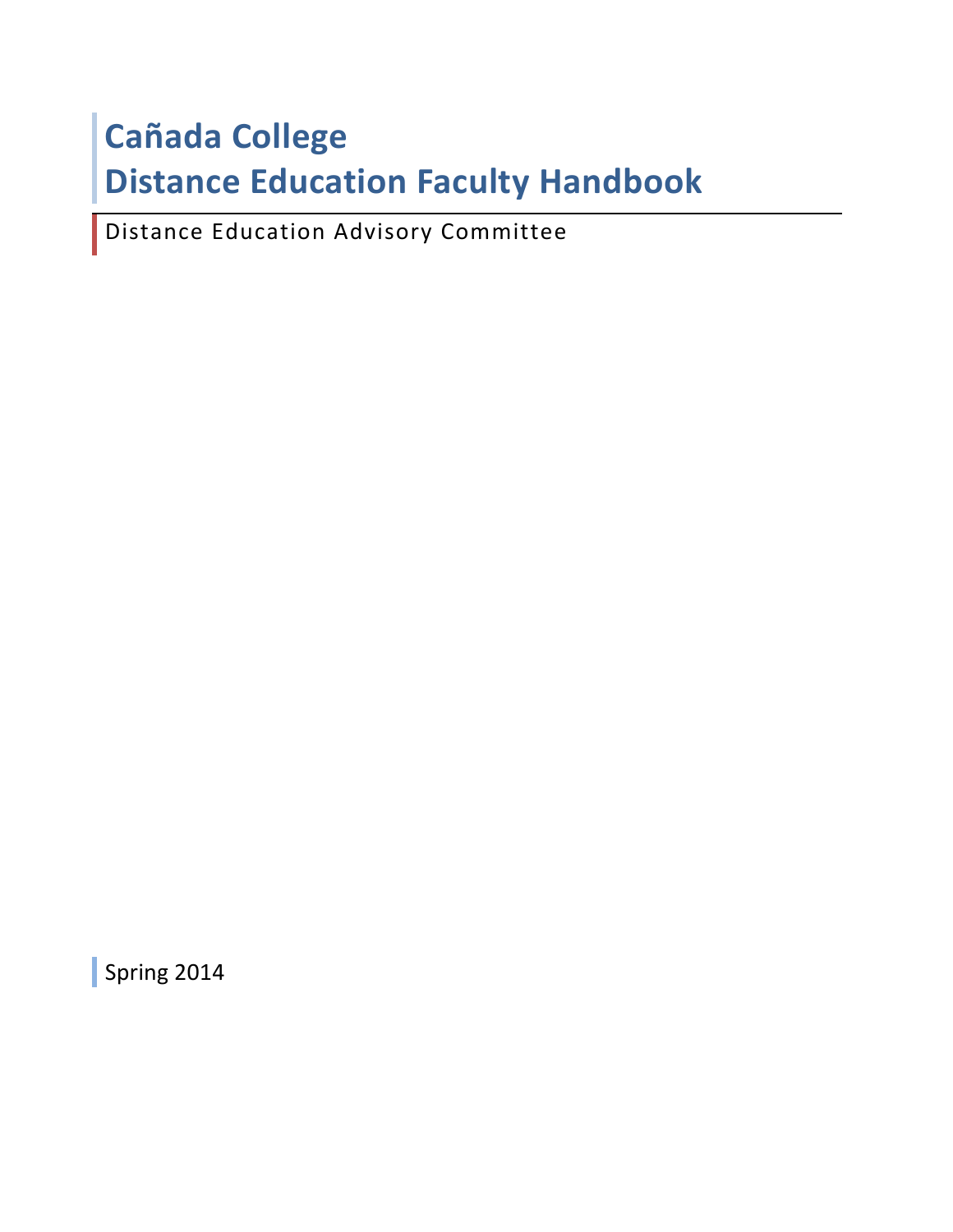# **Table of Contents**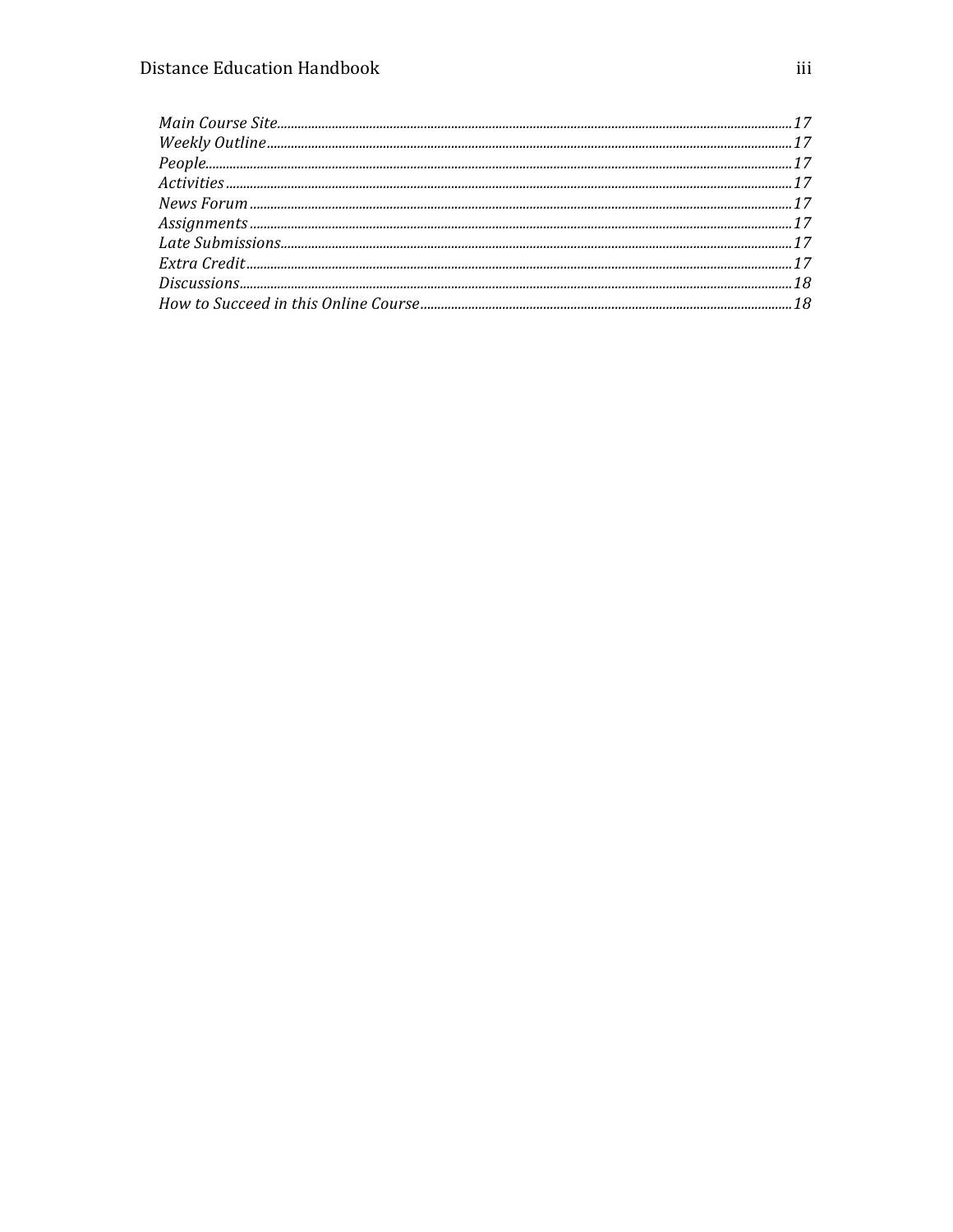# **Cañada College Distance Education Advisory Committee**

Gregory Anderson, Vice President of Instruction Peter Bruni, Liaison to District DEAC Gloria Darafshi, Counselor Chialin Hsieh, Dean of Planning, Research and Institutional Effectiveness Don Lariviere, Alternative Media Specialist Kim Lopez, Dean of Counseling Ana Miladinova, Associate Professor of Kinesiology Candice Nance, Associate Professor of Business Lisa Palmer, Professor of English Jane Rice, Instructional Designer and Distance Education Coordinator Janet Stringer, Lead Administrator for DE

# **SMCCCD DEAC Mission/Goals**

Through the distance education program, the District will create innovative educational opportunities, provide responsive support services and strive for the high success and retention rates relative to (statewide or national) data. The District envisions the expansion of distance education offerings to increase distance education-based degrees and certificates.

# **Cañada's DEAC Goals**

The distance education program is committed to the college's core mission of ensuring student success by building and supporting a distance education program that meets the varied academic plans of Cañada's students while supporting training, professional development, collegiality, and community building among faculty members.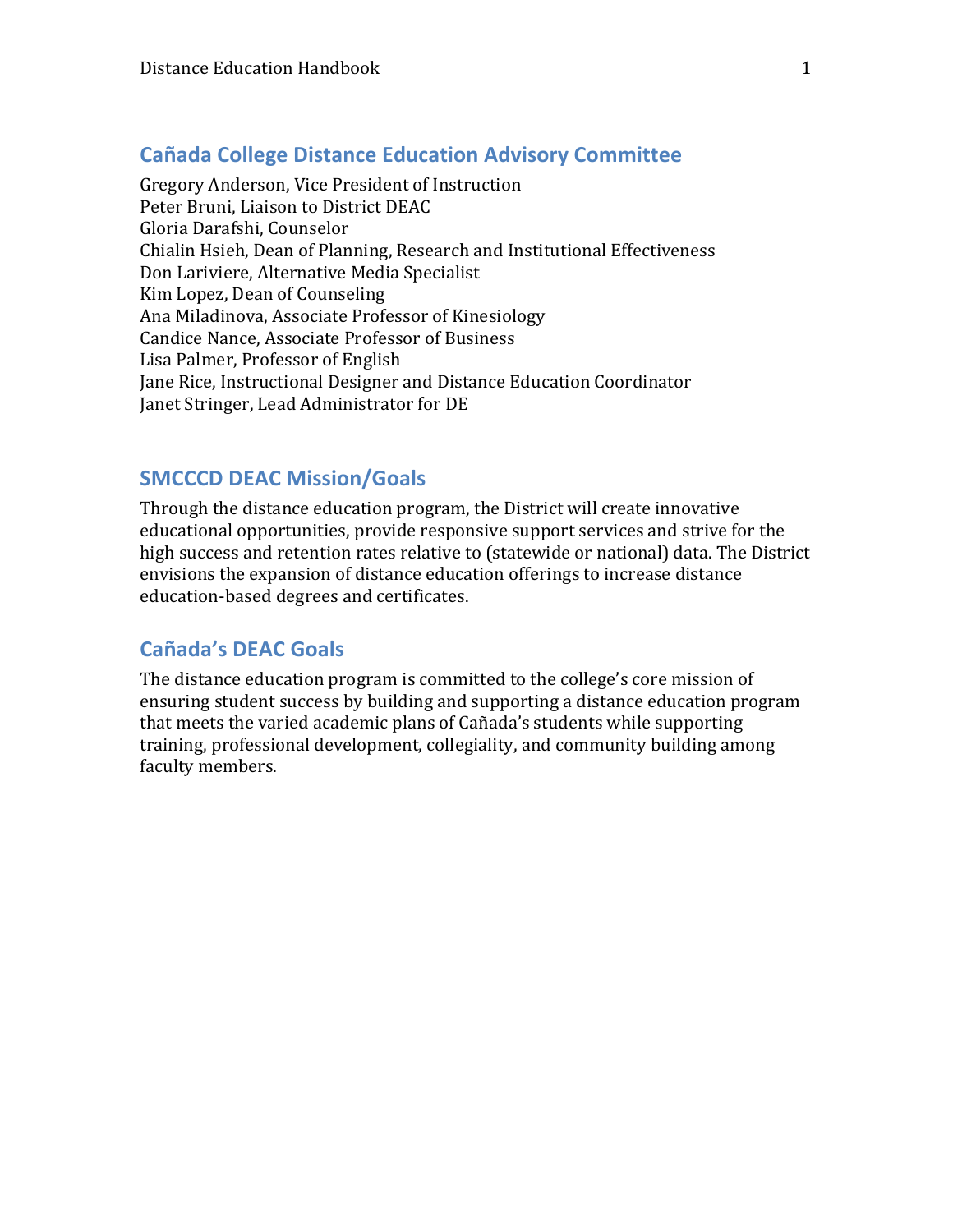# **Preparing to Teach an Online Course**

Requirements for teaching online:

- The faculty member seeking to teach online has approval from division Dean.
- Distance Education addendum to the Course Outline of Record has been approved by the Curriculum Committee through CurricUNET.

Successful online teaching involves a fruitful marriage between technology and content, and a firm understanding of the teaching theories currently embraced by the online teaching community. The following sections outline technology recommendations, faculty training and certification, and course development guidelines.

# **Technology**

Faculty members should have access to technology sufficient for managing their online courses. The technology recommendations, for both Windows and Macintosh users are:

- Fairly recent Mac or PC (not more than three years old) with a current operating system
- Current web browser (either Firefox or Chrome)
- Internet connection, preferably broadband (DSL speeds)

# **Training and Certification**

Faculty electing to teach online classes should have training in both Moodle/WebAccess, and online pedagogy/andragogy. To teach a course in the Distance Education program or design a new course, the faculty member should receive training/certification in online teaching, either through the District (STOT), or through another approved or accredited program, or be able to demonstrate equivalent experience such as prior success at teaching online courses, then seek approval from the division Dean to teach an online course.

# **DE Course Approval (for existing face-to-face courses)**

New distance education courses must also go through a course approval process before they are offered in an online or hybrid format. Since moving from the traditional classroom to a virtual classroom is not as simple as merely putting existing course notes and readings online, faculty should critically evaluate their course for online delivery.

Faculty wishing to adapt an existing class (a course with a current Course Outline of Record) to an online class must have approval from their department chair and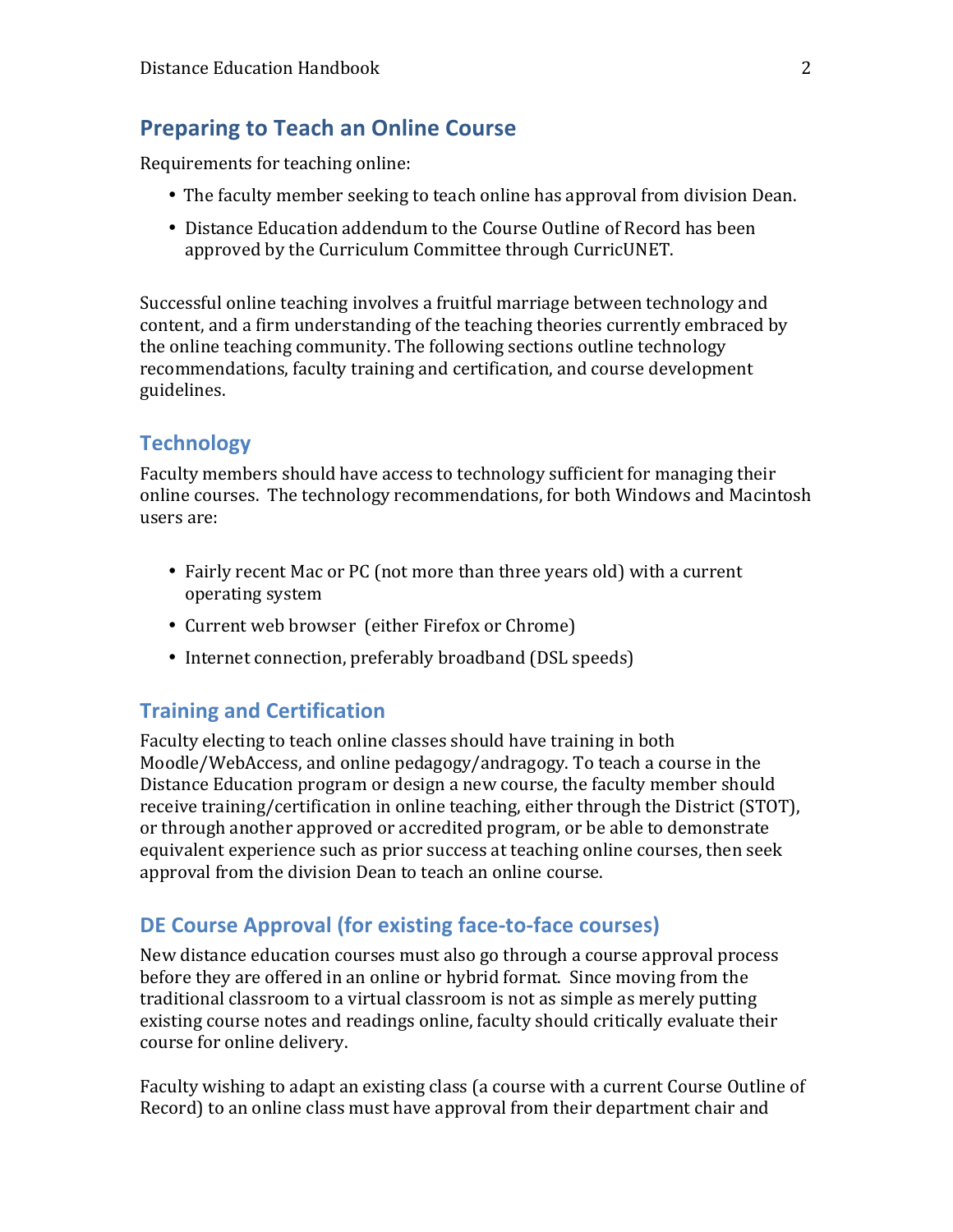dean. SMCCCD suggests the following guidelines for approving the development of an online course:

- Students will benefit from having access to the course via a distance offering;
- The Course Outline of Record is current and has been approved with a DE addendum request for approval;
- A DE addendum has been submitted to the Curriculum Committee adequately designating the following:
	- 1. Sufficient consideration has been given to adaptations of methods of instruction and methods of evaluation to ensure regular and effective contact as required in Title 5 and the proposed SMCCCD Regular Effective Contact Policy (See Appendix 1: Regular Effective Contact Policy).
	- 2. Necessary technical requirements are satisfied.
	- 3. Accessibility is ensured as required by Section 508 guidelines.
- All Title 5 mandates have been met and followed.
- Courses have incorporated discipline SLO's.
- Confirm that articulation with CSU/UC is not affected by offering the course through distance learning.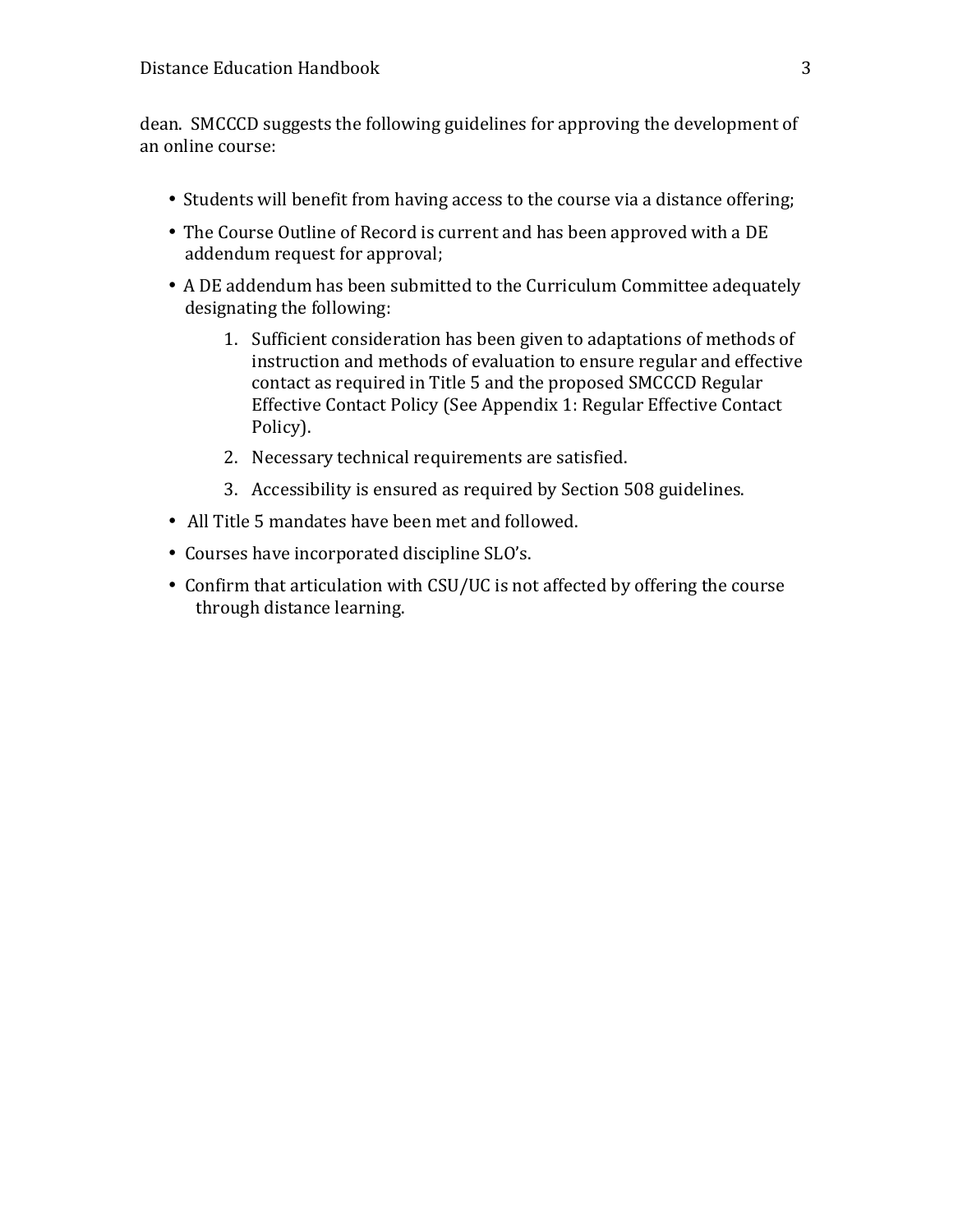# **Teaching Online**

Faculty members teaching an online course should follow these guidelines for instructional design, course management, communication with students, regular and effective contact, and providing accessibility.

# **Instructional Design and Development**

Developing a successful online course involves understanding the particular strengths and weaknesses of this mode of delivery, the specific student population being served, and the technology—both hardware and software—that will aid faculty members in developing innovative online courses.

Faculty who are planning to teach a distance education course should be aware that online teaching requires much more planning and development time before the class begins than a traditional face-to-face class. Throughout the development process, faculty collaboration should be used to ensure best practices and to share insights into both the technology and the andragogy.

Several checklists or rubrics exist for assisting faculty in this critical endeavor. It is strongly suggested that faculty members developing a new course use the **Rubric for Online Instruction** developed by CSU, Chico and Butte College. This rubric is available here: http://www.csuchico.edu/celt/roi/. The instructional designer (Jane Rice) is available to advise and assist faculty with online course design and development. 

#### **Course Management**

Faculty teaching online courses are responsible for the same course administrative functions as those teaching in a traditional classroom, including choosing books and curriculum, verifying course rosters, adding and dropping students, and entering grades at the prescribed times. For online courses, it is particularly important communicate to students that they must log in to the course and participate on a regular (generally, weekly) basis, and to drop students who do not participate. In addition, online faculty are responsible for assuring that all features of the site are up-to-date and currently working and for facilitating interaction among their students.

# **Communication**

To ensure consistent communication with distance education students, faculty members teaching online courses should use their smccd.edu email accounts as their primary email contact. In addition, the faculty member should use the district provided Moodle (WebAccess) shell to ensure authentication compliance. A textbook publisher's site may be used by linking from WebAccess.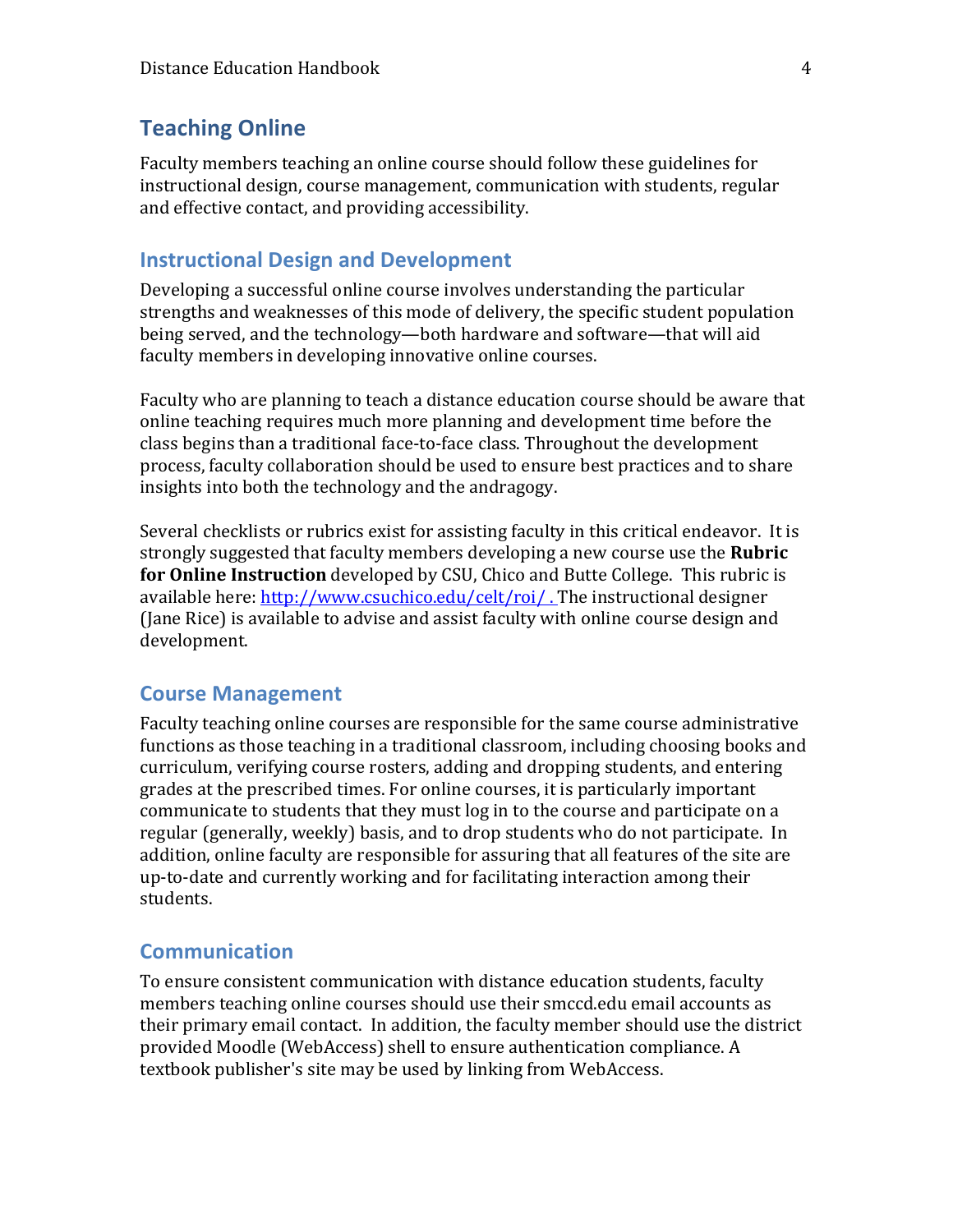Communication with distance learners often begins before the first class meeting. Faculty members are encouraged to develop a Student Prep Plan to send to enrolled students the week prior to the course start date. The Student Prep Plan should include:

- welcome letter
- syllabus
- course guidelines for communication

The syllabus is a critical channel for communicating expectations to distance learners. Faculty members should consider modifying their syllabus to clearly address course policies, assignment submission, testing and proctoring, and support services that may be affected by the distance learning modality. Syllabi for Distance Education courses should include a specific section that outlines how the course will be managed, how communication will be managed, and how special needs will be met. Appendix A contains examples of Distance Education syllabi and welcome letters that address the needs of online students.

# **Regular and Effective Contact**

Faculty presence is an important factor in the success of online courses. Online instructors must meet the requirements for regular effective contact, using both synchronous and asynchronous channels, as appropriate, to connect with the students in their online courses. Moreover, student retention and success rates are improved when there is active participation in the class that fosters a sense of community. Faculty should be prepared to encourage student interaction, build opportunities for learner-learner contact and instructor-learner contact, and give response and feedback in a timely manner, as specified in the course syllabus.

In 2008, the California Community Colleges Chancellor's Office published updated guidelines for distance education courses as outlined in Title V. Section 55204 (formerly section 55211) was amended to clarify guidelines for regular effective contact in online, hybrid, and web-assisted courses, including subsection (a), the responsibility of the instructor for initiating and maintaining contact, and subsection (b), a discussion of acceptable modes for maintaining contact. The entire document, titled Distance Education Guidelines, may be found at http://extranet.cccco.edu/Portals/1/AA/DE/de\_guidelines\_081408.pdf

Studies have shown that student success in distance courses, including retention and persistence, is enhanced by contact between the instructor and the student. Accordingly, all distance education courses should include frequent and ample opportunities for students to ask questions and receive comments and feedback from instructors. Moreover, feedback should be timely and interactive, and use a variety of channels. Best practices include: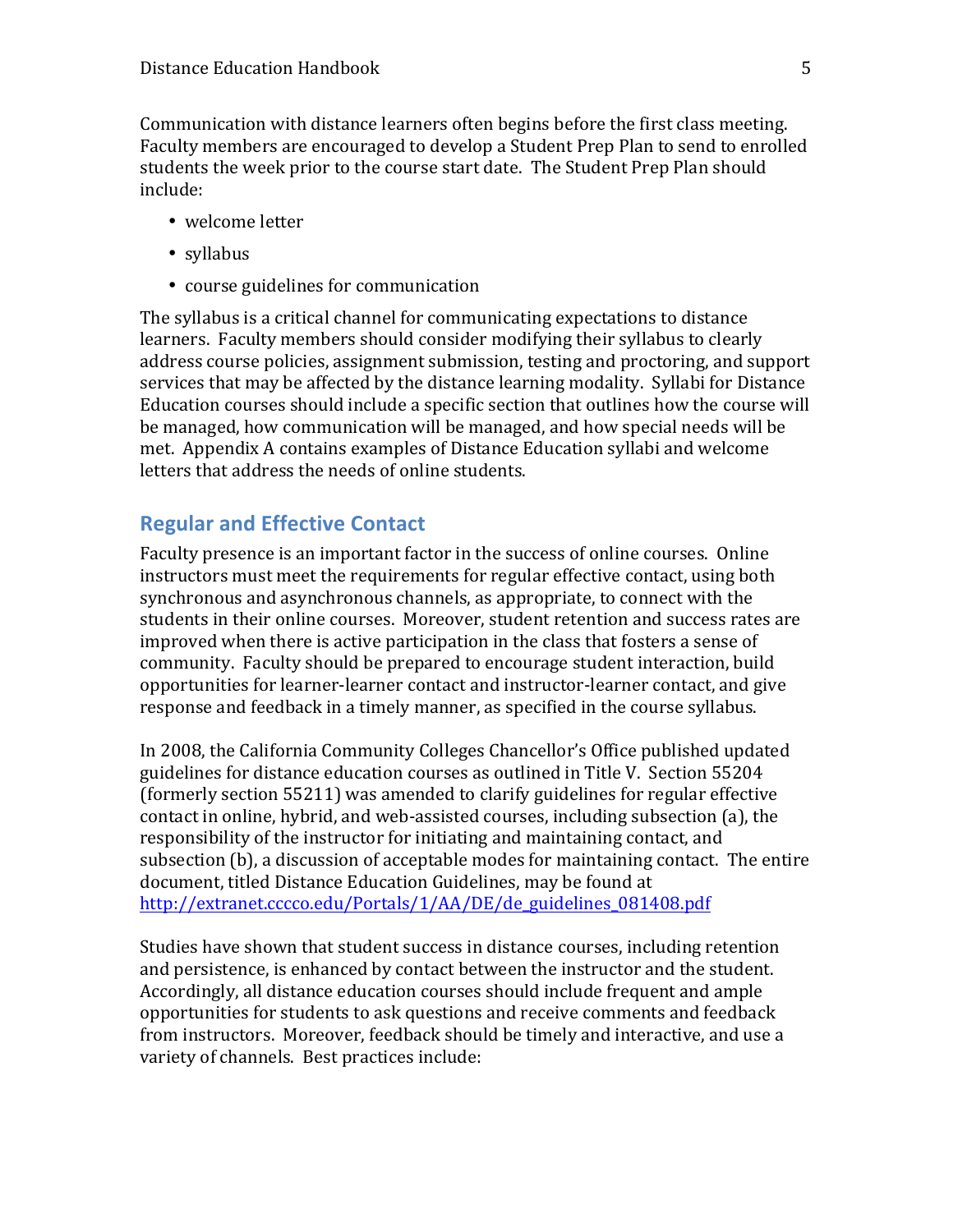- Early, continuing, and consistent communication from the instructor of record, including instructions for accessing the course material and opportunities for assessing whether students are accessing and understanding the course material.
- Regular contact hours established through published office hours (whether virtual or face-to-face) and availability for answering questions and giving feedback that includes both synchronous and asynchronous modes.
- Timely feedback that replicates the contact of face-to-face courses, with contact between faculty and students occurring no less frequently than in a comparable face-to-face course. Cañada's best practice guidelines suggest that, during the work week, instructors should answer student questions as soon as possible or within 24 hours. In their syllabus or welcome letter, instructors should clearly indicate when they will be available to students, how often they will respond to student work, and when they are not available (i.e., over vacations, holidays, or weekends, if appropriate).
- Interaction between faculty and students using multiple channels, including but not limited to forum discussions, email, and weekly announcements. Faculty are strongly encouraged to use a variety of communications modes in their classes including synchronous channels, such as chat, Skype, CCC Confer, or other collaborative tools, such as Google docs, wikis, and Twitter, to name a few.

# **Accessibility**

To ensure that students with disabilities have the same opportunity, Distance Education courses should be designed to provide "built-in" accommodation (i.e. closed captioning, descriptive narration) and/or interface design/content layout, which is accessible to "industry standard" assistive computer technology commonly used by students with disabilities. Specific guidelines are provided in the California Community Colleges document titled Distance Education Accessibility Guidelines for Students with Disabilities, which can be found at:

http://extranet.cccco.edu/Portals/1/AA/DE/2011DistanceEducationAccessibilityG uidelines FINAL.pdf

In addition, the SMCCCD website for the Center for Teaching and Learning (a now defunct group) is still maintained and available. To access tutorials on designing ADA compliant instructional websites, visit http://ctlonline.net/websavvy/access.html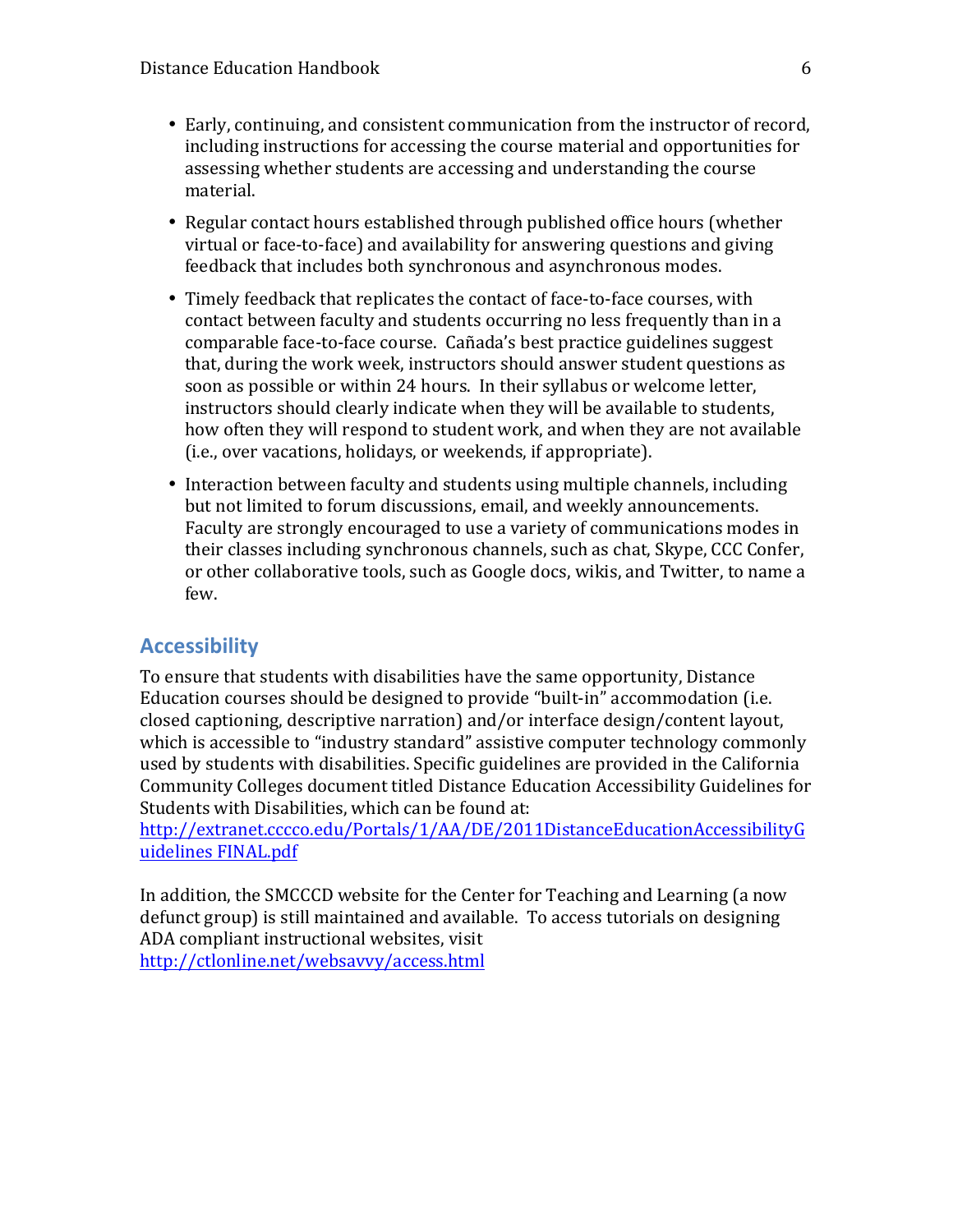# **Evaluation and Assessment**

District policy for evaluating faculty performance for distance education is under review by a district-wide committee. Any new or revised evaluation processes will be instituted in 2014. Hopefully, these new processes will take into account the specific needs of distance education.

The Distance Education Advisory Committee should approve all new DE courses, before they are taught. Towards this goal, the curriculum committee has agreed that new distance education courses or modifications will be required to be reviewed by a distance education expert. Jane Rice, when possible, will serve as this review expert. If she is not available, then another member of the Cañada Distance Education Advisory Committee will review the curriculum. Courses will be specifically reviewed for student authentication, regular and effective contact, and course management system and support.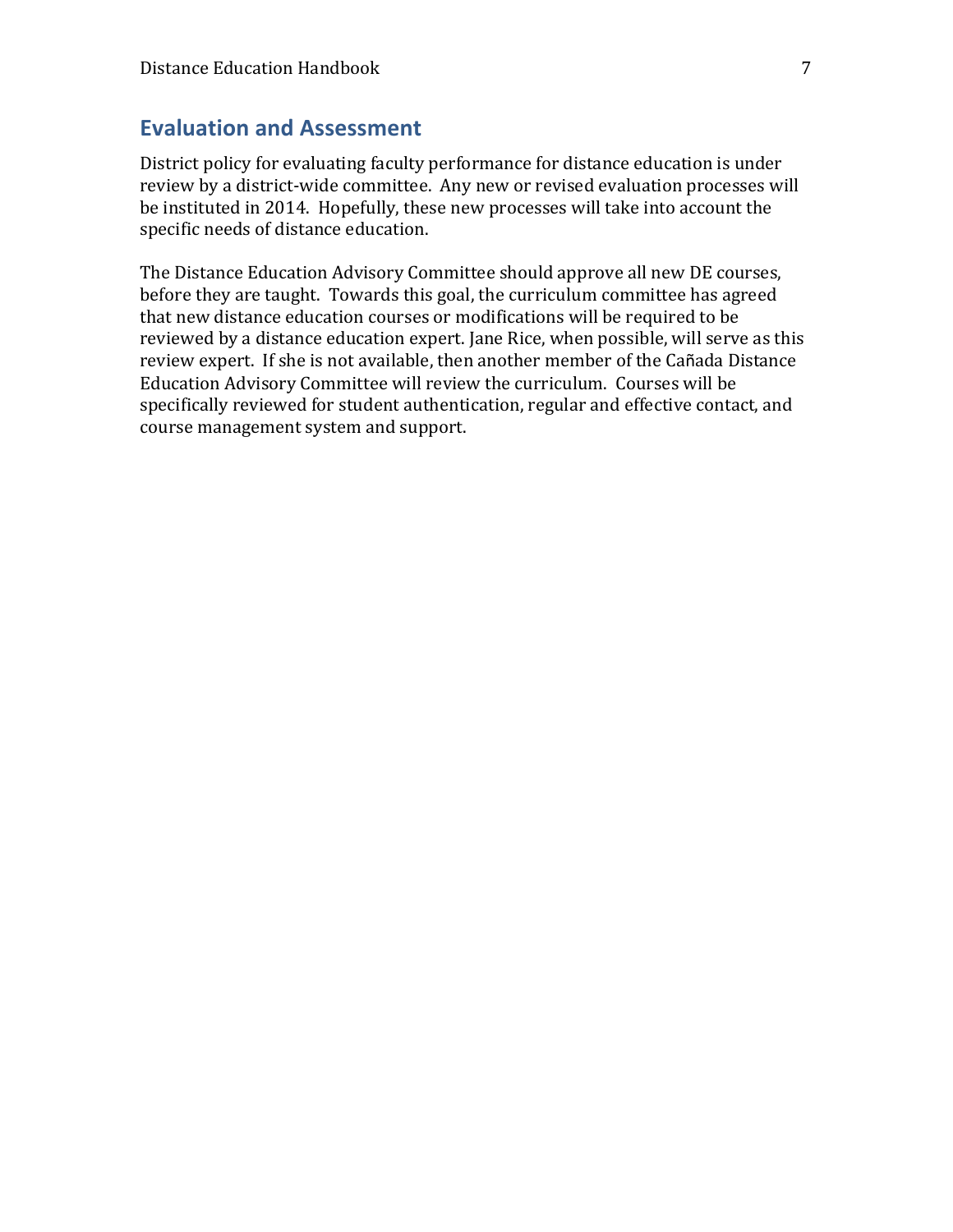# **Support Services**

# **Student Support Services**

#### **Library**

Our library supports remote access for both faculty and students, including remote access to search tools, library catalogs, online articles, ebooks, and a remote helpline via email. Additionally, library faculty are available for designing custom library resource pages for distance courses. For more on the library's services, visit http://canadacollege.net/library/

A Library Guide for Distance Education, to which you can provide a link from WebAccess, is available at

http://guides.canadacollege.edu/DISTANCEeducation

## **Counseling and Student Services**

In addition to our regular on-campus advising and counseling, distance learners can use Cañada's Electronic Counseling Service to receive limited counseling on schedule planning, transferring, and GE and Certificate questions, or contact the counseling center atesto make a phone appointment.

# **District Support**

#### **Technical Support**

San Mateo Community College District supports WebAccess. Information Technology Services (ITS) contracts with Moodlerooms to maintain WebAccess, which includes a suite of integrated online tools such as assignment posting, grade book, quizzes, forums, chat rooms, white boards and much more.

All technical questions about WebAccess will be handled by the WebAcess support center:

https://smccd.mrooms.net/mod/page/view.php?id=3828 In the event the call center cannot answer your question, the call center will escalate your issue to the appropriate ITS personnel for further follow-up.

#### **DEAC**

SMCCCD has identified distance education as an area for development. Accordingly, the Distance Education Advisory Committee (DEAC) was formed, and is currently working on developing district-wide training via Structured Training for Online Teaching (STOT), identifying district-wide needs and technology support, and sponsoring guest speakers. Information about DEAC, committee members and contact information, and resources available through DEAC are available on the SMCCCD website at http://www.smccd.edu/edservplan/deac/default.shtml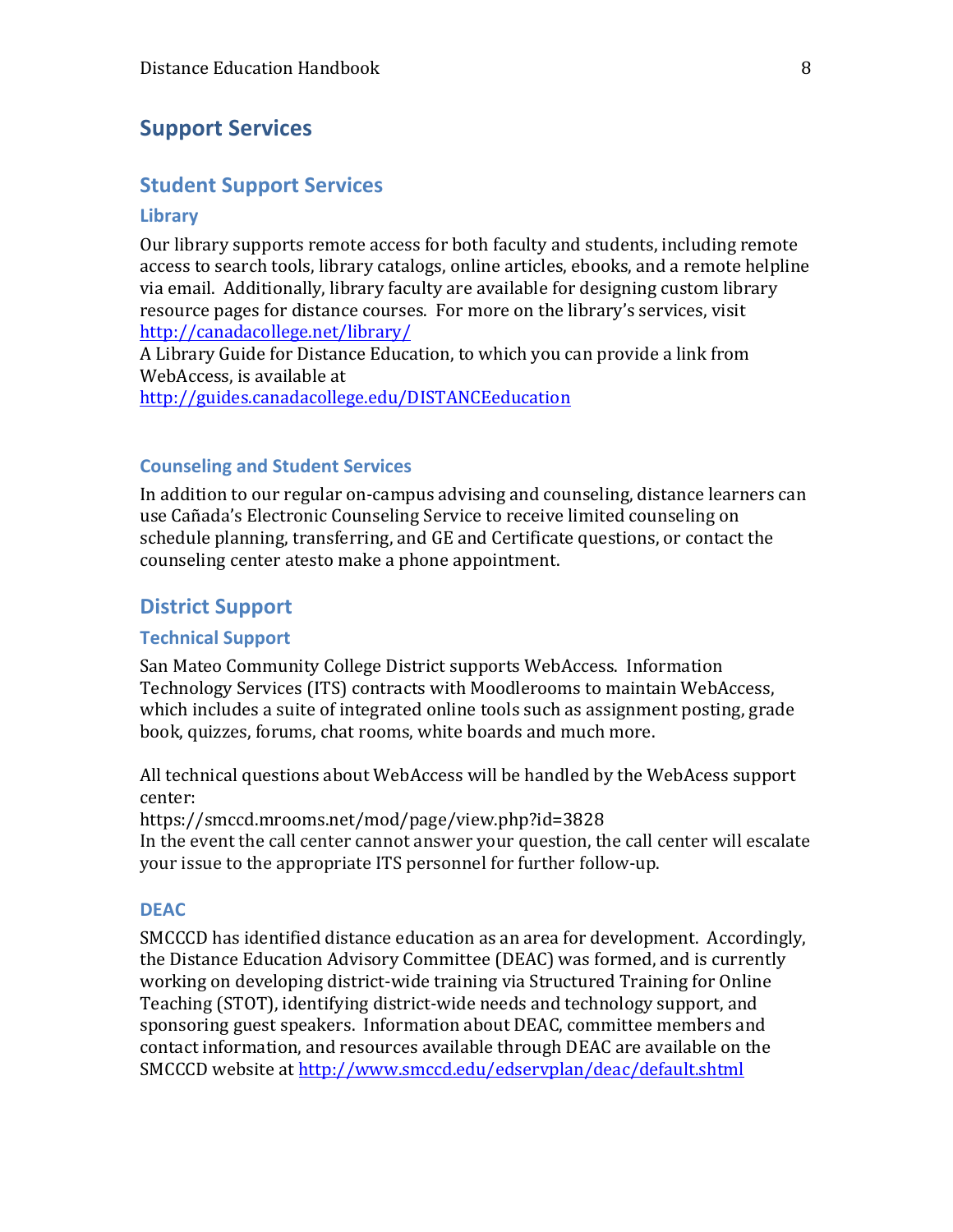# **STOT**

SMCCCD instructors may apply to take the two-part distance education training through the district, Structured Training for Online Teaching (STOT). Announcements about how to apply for training are made early in the fall semester.

# **Online Resources**

State Guidelines http://extranet.cccco.edu/Portals/1/AA/DE/de\_guidelines\_081408.pdf

Moodle resources http://www.moodle.org

Bloom's taxonomy for the digital age http://www.google.com/search?client=safari&rls=en&q=Bloom's+taxonomy+digita l&ie=UTF-8&oe=UTF-8

A deeper look at this revised taxonomy http://www.scribd.com/doc/8000050/Blooms-Digital-Taxonomy-v212

Faculty resources on the California Virtual Campus http://www.cvc.edu/faculty/

A portal to DE resources http://www.web-miner.com/deindex.htm

The American Distance Education Consortium (ADEC) http://www.adec.edu/online-resources.html

Instructor Links http://www.distance-educator.com/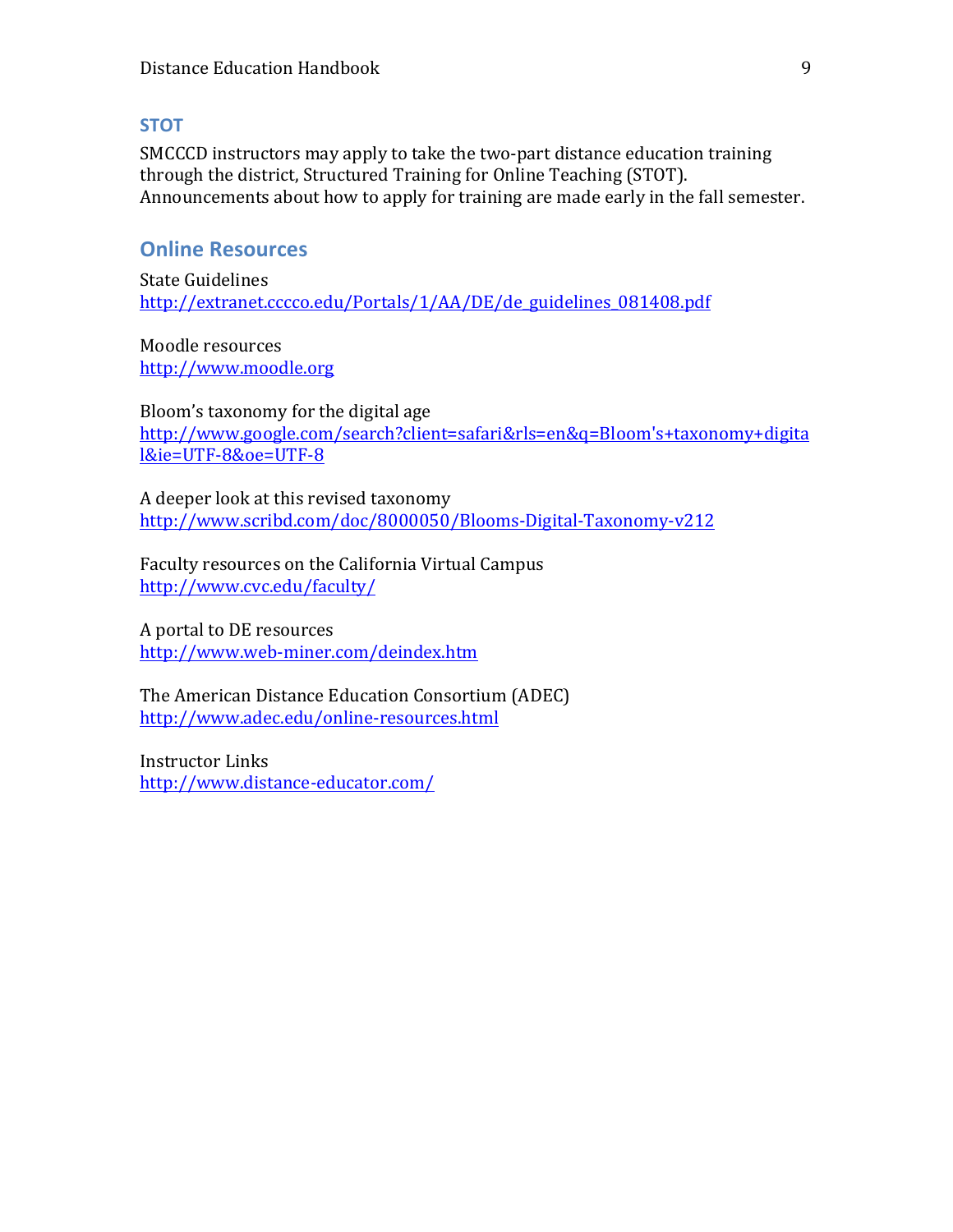# **Glossary**

**Asynchronous Learning**—teaching and learning that is delivered in a manner that allows the student (within the framework of the course) to work at his/her own pace, and at hours appropriate to his/her schedule.

**Distance Education**—Instruction in which the instructor and students are separated by distance and interact through the assistance of communication technology. 

**Hybrid Course**—A course that substitutes 51% to 99% of face-to-face instructional hours with online work, and has some regularly scheduled on-campus meetings without alternative distance education means of student participation

**Moodle**—(Modular Object-Oriented Dynamic Learning Environment) open-source course management software used by SMCCCD to host our distance learning courses. Our installation of Moodle is branded as WebAccess.

**Online Course**—a course in which the instructor and the student are separated by distance for the entire course and can interact exclusively through the assistance of communication technology. Testing may be done online, via proctoring arrangements, or other means. If an instructor wishes to incorporate on-campus meetings into the course, the instructor must also provide for alternative distance education means of student participation.

**Synchronous Learning**—teaching and learning in which instructor and student or student and student communication is occurring in 'real-time' with simultaneous participation. 

**Telecourse**—a course that provides explanatory and illustrative subject material through a series of programs broadcast by TV or through DVDs or videotapes. On campus meetings are held for introduction, review, and testing.

**Web-Assisted Course**—A course that is designed to include a certain number of instructional contact hours (but fewer than  $51\%$ ) through distance education, including TBA. This course must undergo a separate approval process by the curriculum committee, just as online and hybrid courses do.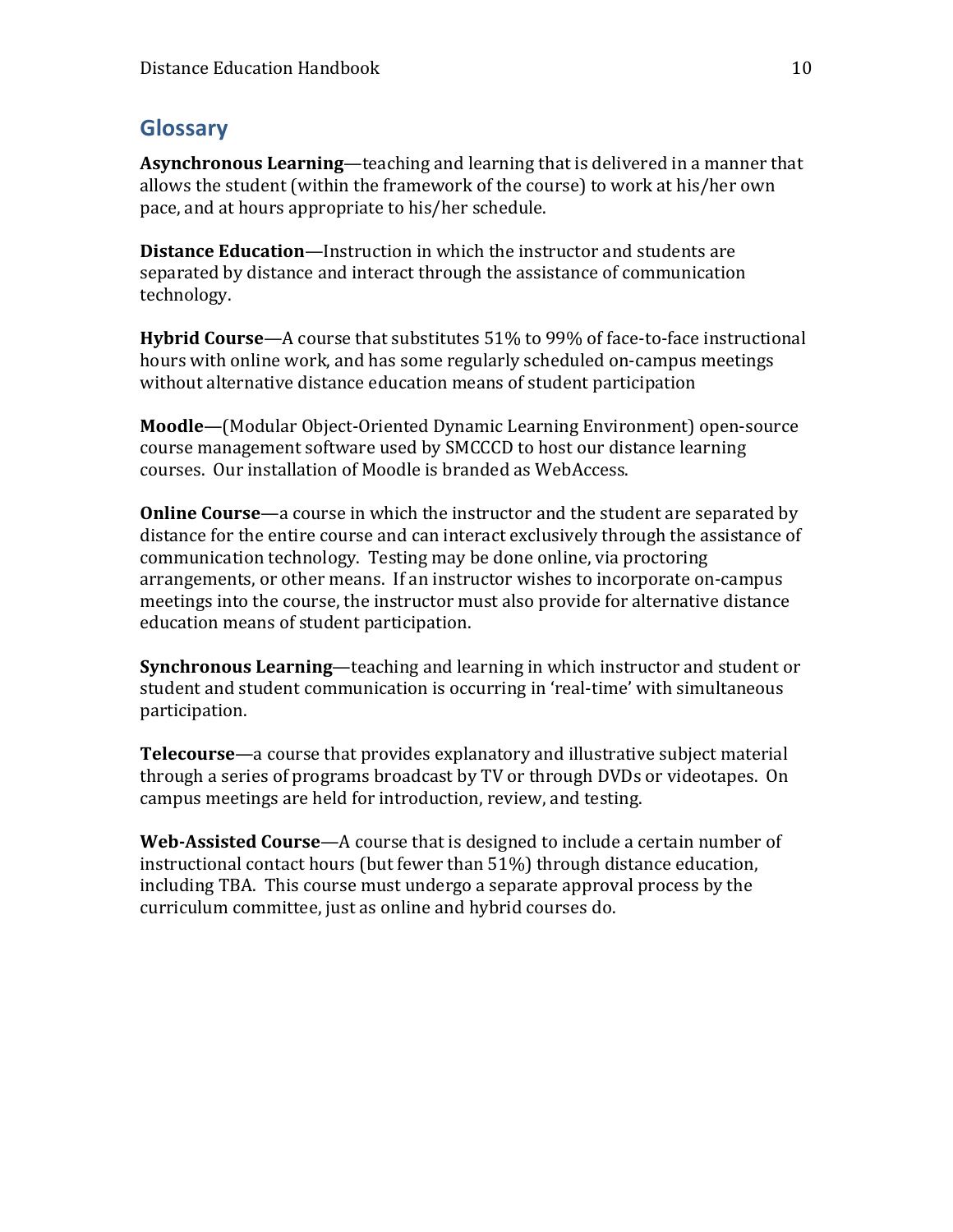# **Appendix A Regular and Effective Contact**

Title 5 and the Distance Education Guidelines for the California Community Colleges state:

#### http://extranet.cccco.edu/Portals/1/AA/DE/de\_guidelines\_081408.pdf

#### **55211 (just changed to 55224). Instructor Contact.**

In addition to the requirements of section 55002 and any locally established requirements applicable to all courses, district-governing boards shall ensure that: (a) All approved courses offered as distance education include *regular effective contact* between instructor and students, through group or individual meetings, orientation and review sessions, supplemental seminar or study sessions, field trips, library workshops, telephone contact, correspondence, voice mail. e- mail, or other activities. (b) All distance education courses are delivered consistent with guidelines issued by the Chancellor pursuant to section 409 of the Procedures and Standing Orders of the Board of Governors. *Regular effective contact* is an academic and professional matter pursuant to title 5, section 53200. **Note**: Authority cited: Sections 70901 and 66700, Education Code. Reference: Sections 70901 and 70902, Education Code.

## **Guideline for Section 55211**

This section defines what contact must be maintained between instructor and student: Subsection (a) stresses **the responsibility of the instructor in a DE course to initiate regular contact with enrolled students to verify their participation and performance status.** The use of the term "regular effective contact" in this context suggests that students should have frequent opportunities to ask questions and receive answers from the instructor of record.

Subsection (b) honors the principle that for DE courses, there are a number of acceptable interactions between instructor and student, not all of which may require in-person contact. Thus, districts will need to define "effective contact**, " including how often, and in what manner instructor-student interaction is achieved**. It is important that districts document how regular effective contact is achieved. Since regular effective contact was declared an academic and professional matter, this documentation must include demonstration of collegial consultation with the academic senate, for example through its delegation to the local curriculum committee. A natural place for this to occur is during the separate course approval process. Documentation should consist of the inclusion of information in applicable outlines of record on the type and frequency of interaction appropriate to each DE course/section or session. As indicated in the *Guideline to Section 55219*, districts need to describe the type and quantity of student-faculty interaction in their annual reports to their local governing boards and the State Chancellor's Office.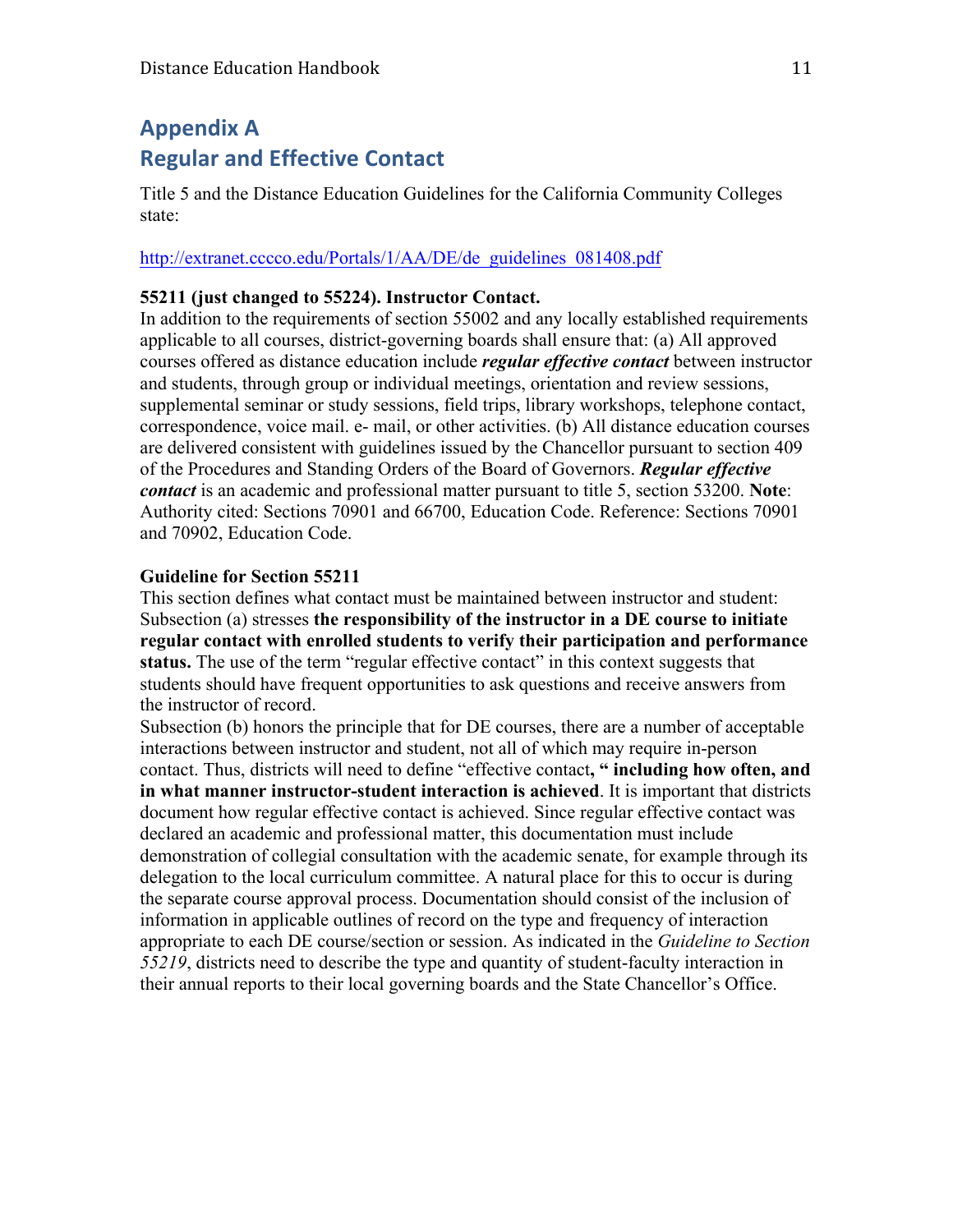# **Appendix B Sample Welcome Letter for a Hybrid Class**

# **COMM 120**

Welcome to Speech 120! I will be your instructor for the course, and couldn't wait to send you an official welcome to Cañada's first hybrid speech course. In the coming weeks, we'll be studying the relationship between communication and our identities, our relationships, and our approaches to conflict--we have a lot of interesting things to study!

This section of Interpersonal Communication is a *hybrid* class--we'll be doing some of our work in class, and some online via WebAccess. Our first meeting is Thursday, August 18th, but for those of you eager to get started, here's a brief overview of the class!

# **What's a Hybrid Class?**

While we'll meet several times over the semester, most of our work will be done online. We'll use our face-2-face meeting times to present projects, introduce new units, and answer questions; however, the majority of our class discussions and homework will be completed on our course website. Hybrid classes offer us the best of both worlds--we get face-2-face interaction, and all the wonderful resources technology has to offer.

Still not sure what a hybrid class looks like? Want to take a peek? Though class doesn't officially begin until our first face-2-face meeting on the 18th, you can access our virtual classroom starting on the 15th. Feel free to poke around, look at the resources available, and get a feel for our virtual classroom! To check out the course site:

- Be sure you are officially registered in the class
- Go to the WebAccess Login and enter your G-number and password
- Choose Speech 120 42721 from the list of courses in the left-hand column

# How much work is a hybrid class?

Students take online and hybrid courses for a variety of important and compelling reasons. If you are interested in a hybrid class, though, because you think it will be less work than a face-2-face class, this is probably not the right class for you. Like any other class, you should expect to spend between 8-10 hours *per week* on this one. We'll spend our time reading, engaging in forum discussions, building a glossary of important communication key terms, journaling, and working on special projects.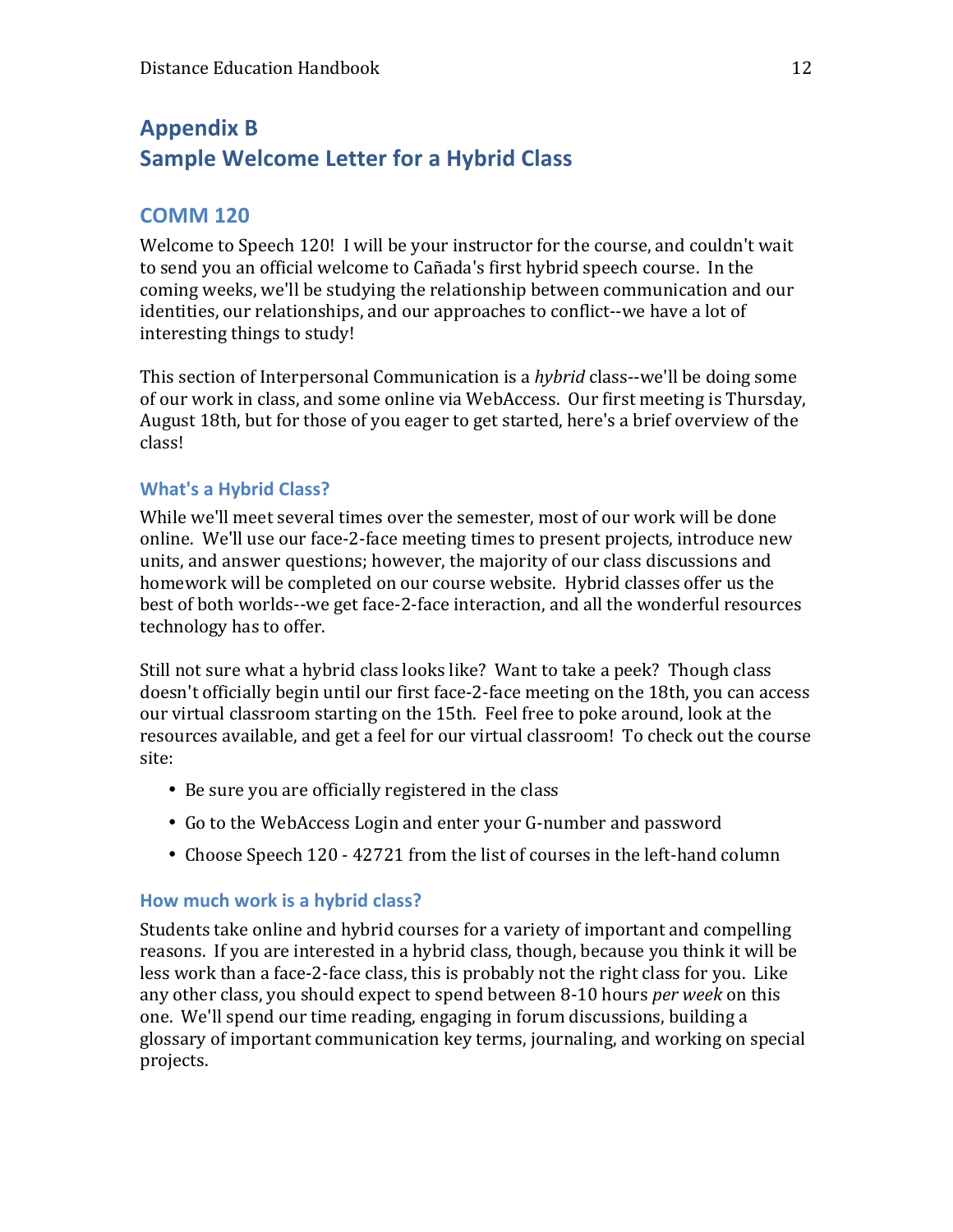Some students also expect all online courses to be self-paced. While this is true for some, our success in this class relies on collaboration--we have to work together, so we have to follow some semblance of a schedule. Each week, we'll do assigned reading and 'discuss' the reading with one another online. Though this is more restrictive than a self-paced class--you have to stay current with the chapter we're reading/discussing!--you have the freedom to choose the best time for working for you.

In addition to the 'weekly' rhythm of the class, we have projects, too. The class is divided into 5 units--each is 3-4 weeks in length. A project is due at the end of each unit. To be successful in the class, be sure you set aside time each week to engage our virtual classroom, do reading and homework, and work on your projects.

# **Did you say online? Do I need my own computer?**

While owning a computer would certainly give the you the greatest flexibility, if you don't have a home computer, there are many resources on campus that you can use. You can find out more about these resources at Cañada's Learning Center/Computer Lab.

Still not sure a hybrid class is right for you? Take the survey on the following link to see if you have the recommended technology and skills: **Online Readiness Self-Assessment** 

# **How do I use WebAccess?**

We'll use San Mateo Community College District's course management system, WebAccess, for all our online interaction. If you are new to WebAccess, a great place to start is the student tutorial. If you are having trouble logging on to WebAccess, you can get help from WebAccess Support.

At our orientation on August 18th, we'll review the features of WebAccess we'll be using for our class, inlcuding forum discussions, the glossary, journals, and uploading assignments. WebAccess is easy to use, but feel free to ask for help if you need it!

# When do we meet?

We'll have 6 face-2-face class meetings in our on-campus classroom, Building 5, Room 100. Here's our calendar:

We'll have asynchronous weekly 'meetings' in our virtual classroom, so be sure to look at your own calendar, and find the best time for you to work!

|       | DATE ACTIVITY                      |
|-------|------------------------------------|
| 8/18  | Orientation                        |
| 9/1   | Intro: Unit 2                      |
| 9/22  | Intro: Unit 3                      |
| 10/13 | <b>Media Project Presentations</b> |
| 12/8  | <b>Research Presentations</b>      |
| 12/15 | <b>Final Projects</b>              |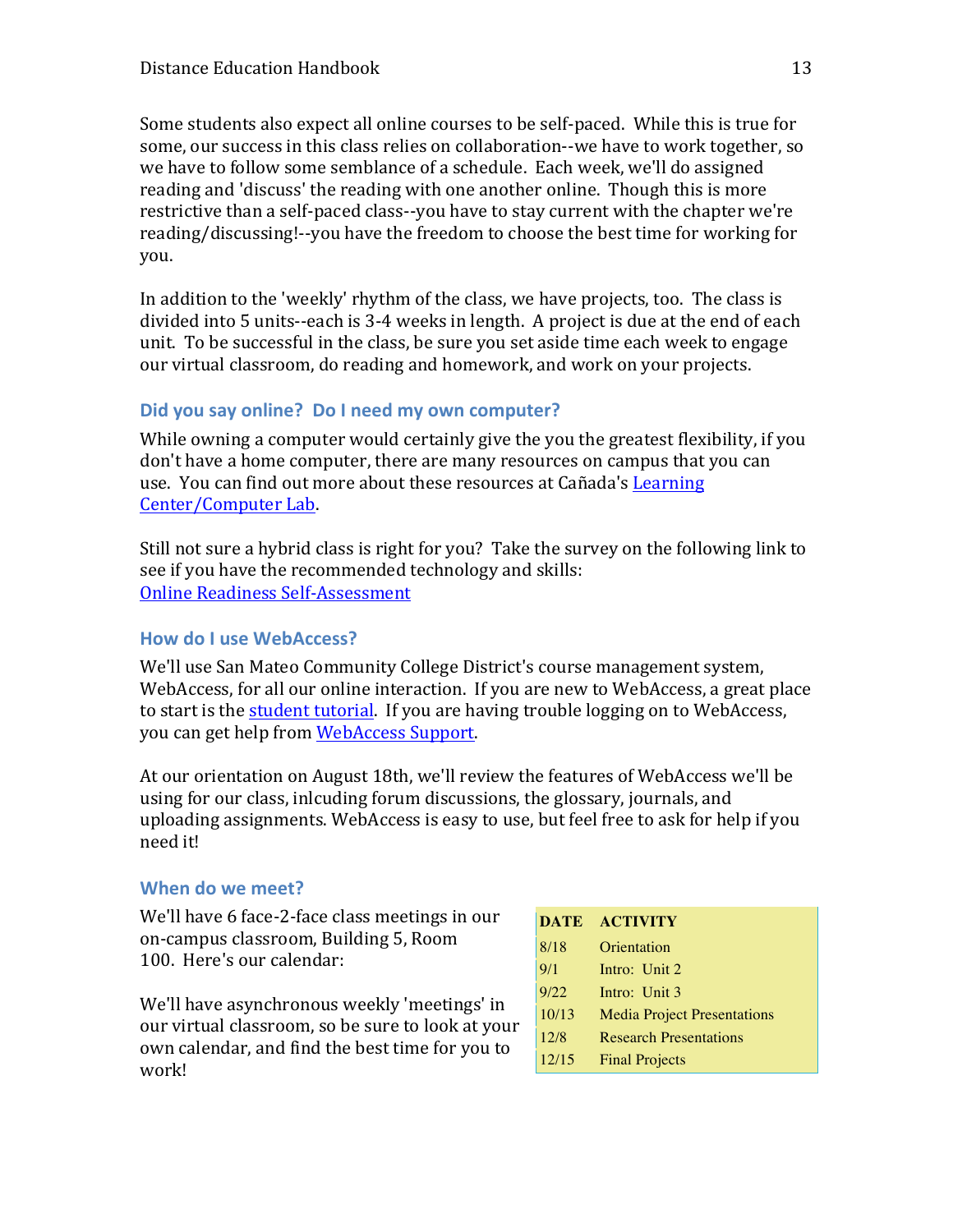# **If I need your help, how can I find you?**

Only seeing your instructor 6 times over the semester might sound exciting for some, but disconcerting for others. Don't worry! There are many ways to contact me. First, make sure your @smccd.edu email account is up and running, and check it on a regular basis. Our campus email is an essential avenue of communication. Here are the 3 best ways to contact me:

- 1. Email! If you have a critical and burning question that needs prompt attention, email is the best channel. I check my email several times a day, and will respond to your email within 24 hours, except on Sundays. I use my campus email, whitleyputzl@smccd.edu
- 2. Office hours. I have weekly office hours. If you would like to meet me in my virtual office (located in my virtual classroom  $\bigoplus$ ), join the weekly chat at 9 a.m. every Monday. If you would prefer a face-2-face meeting, come to my office (Bldg 13, Room 243) Thursdays from 5-6 p.m.
- 3. Send me quickmail. Our virtual class has a quickmail feature that allows you to send me email without leaving the course site--just click on "compose", choose my name, and send me a message.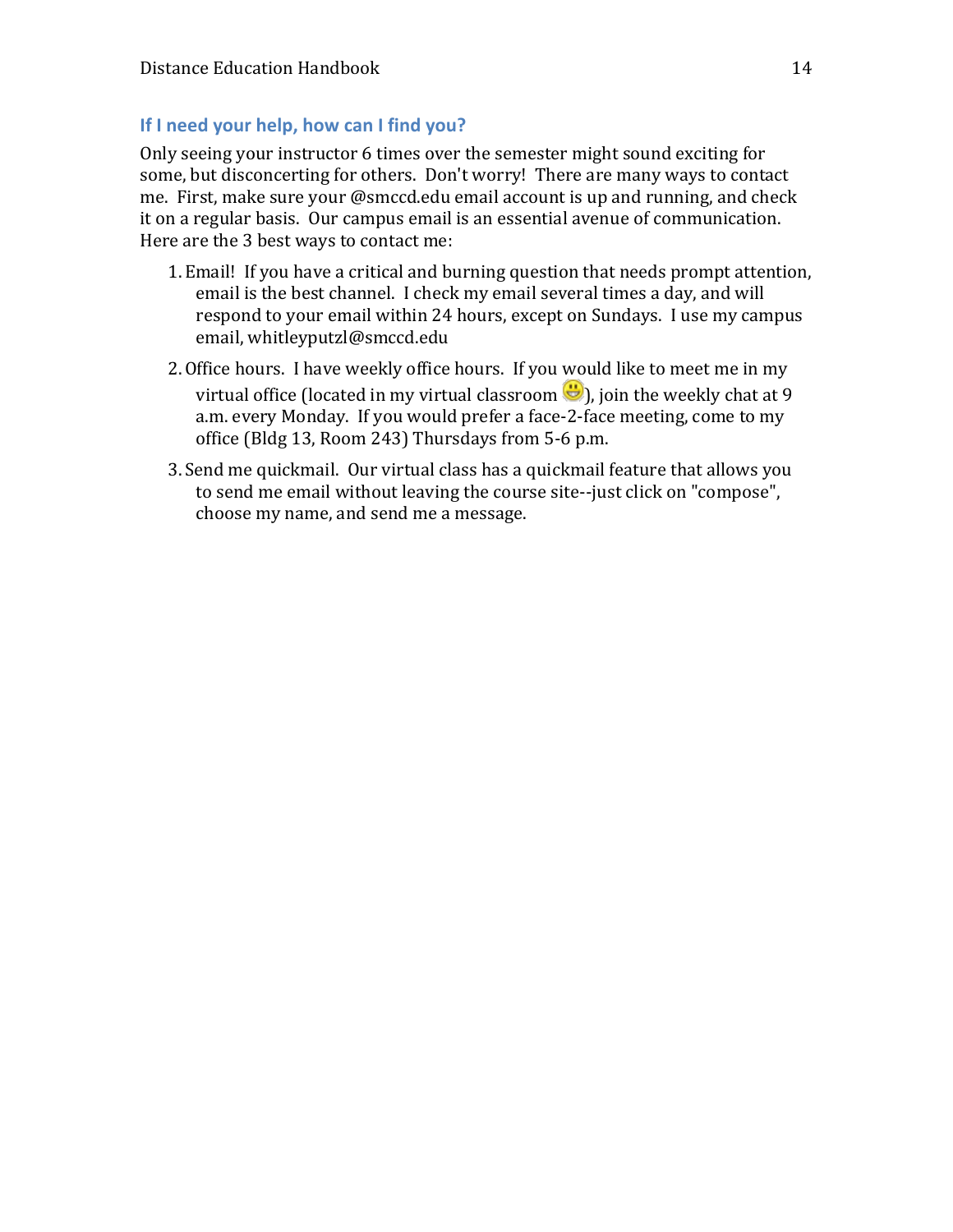# **Appendix C Sample Syllabus for an Online Class**

# **English 110 Syllabus**

**Instructor:** <instructor name> **Email:**  $\leq$  <instructor email address> **Phone:**  $\leq$  instructor phone number> **Online Office Hours:** MWF 11a.m. – 12 noon **Campus Office Hours:** TTh from 1-2 p.m. in <instructor office number>

#### **Welcome**

Are you ready for a stimulating and challenging semester of online reading, writing, and analyzing literature? This may be the best way to practice composition skills because it requires you to read and write more than most any other course. In this course we will discuss various ways of 'opening up a text,' that is, finding something interesting and insightful to say about a literary work. Our big question will be the attempt to understand what makes great literature great.

Welcome to our online community. I'm looking forward to getting to know you.

## **Learning Outcomes**

#### **At the end of this course you will:**

- Know how critics read, and be able to apply some of their strategies
- Understand what makes an essay effective
- Be able to write compelling essays about literature
- Be able to use MLA style for writing assignments
- Have gained confidence in your reading, interpreting, and writing abilities

#### **Hours Required**

This is a 17-week course. Course completion will take at least 10 hours per week. Throughout the semester you will be required to post at least two, and usually more, assignments per week in addition to essay drafts. These assignments (discussion postings, essay drafts, responses to peers, etc.) will be based on the required readings (3 books) and other readings and/or videos. The assignments and due dates will be posted each Monday; you "attend" the class by participating in the online forums.

Since this is an online course, we will not be meeting in person. HOWEVER, this course is not self-paced. Instead, you must progress regularly by completing weekly assignments in order to pass the course. These assignments build upon one another and must be completed by the due date/time. Although you cannot do the whole course at once, you can read ahead, knowing what we will be discussing in future weeks by following the course overview.

Contrary to common mythology, online courses are not easier or less time-consuming than regular courses. These courses place more responsibility on you, and you must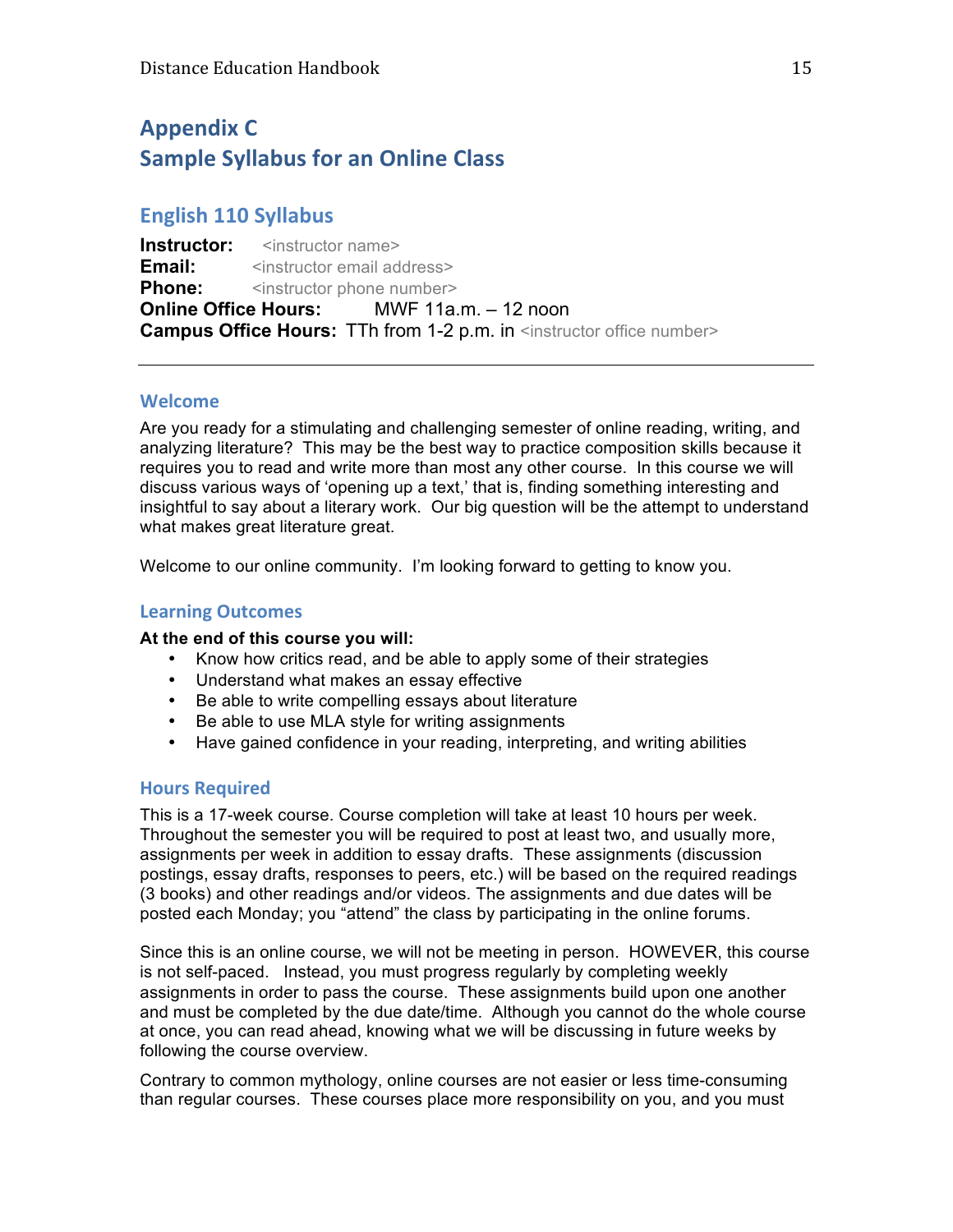expect to spend at least as much time on the course as you would a regular class. Successful online students are highly motivated, disciplined, and independent learners.

#### **Grading**

| Essay 1: 10% | Midterm: 10%     |
|--------------|------------------|
| Essay 2: 15% | Final Exam: 15%  |
| Essay 3: 15% | Activities: 15%  |
| Essay 4: 20% | Extra Credit: 5% |

#### **Required Texts**

Fitzgerald, F. Scott. *The Great Gatsby* (Scribner; Reissue Edition) Hurston, Zora Neale. *Their Eyes Were Watching God* (Perennial Library; Trade Paperback Edition edition, 2006)

Tyson, Lois. *Critical Theory Today: A User-Friendly Guide*, 2nd ed. (Routledge, 2006) *Short stories and other online resources, TBA*

#### **Recommended Skills**

- Basic computer skills (use of word processor, email, organize files)
- Basic internet skills (use of browser, searches, uploading and downloading files)
- Familiarity with discussion boards and posting images a plus

## **Technical Requirements**

- Modern (not over 5 years old) Mac or PC, with a current operating system and current browser (Firefox or Chrome, **not** Internet Explorer). Mac users: Use Firefox, **not** Safari.
- Internet connection, preferably broadband (DSL or cable speeds).

# **How to Login to and Use WebAccess**

Go to: http://smccd.mrooms.net Note the login area at left. At G-number, type in your G number At Password, type in your six-digit birth date – mmddyy (no hyphens or spaces). Click Login.

| Login          |                   | $\overline{ }$ |
|----------------|-------------------|----------------|
|                | G-number g0000027 |                |
|                | Password          |                |
| Login          |                   |                |
| Lost password? |                   |                |

The page that follows lists the course(s) you are enrolled in. Click the link for this course. If you don't see your course listed at left, search for it by course name (ie., PSCI 200) or CRN. You're now taken to the main course site.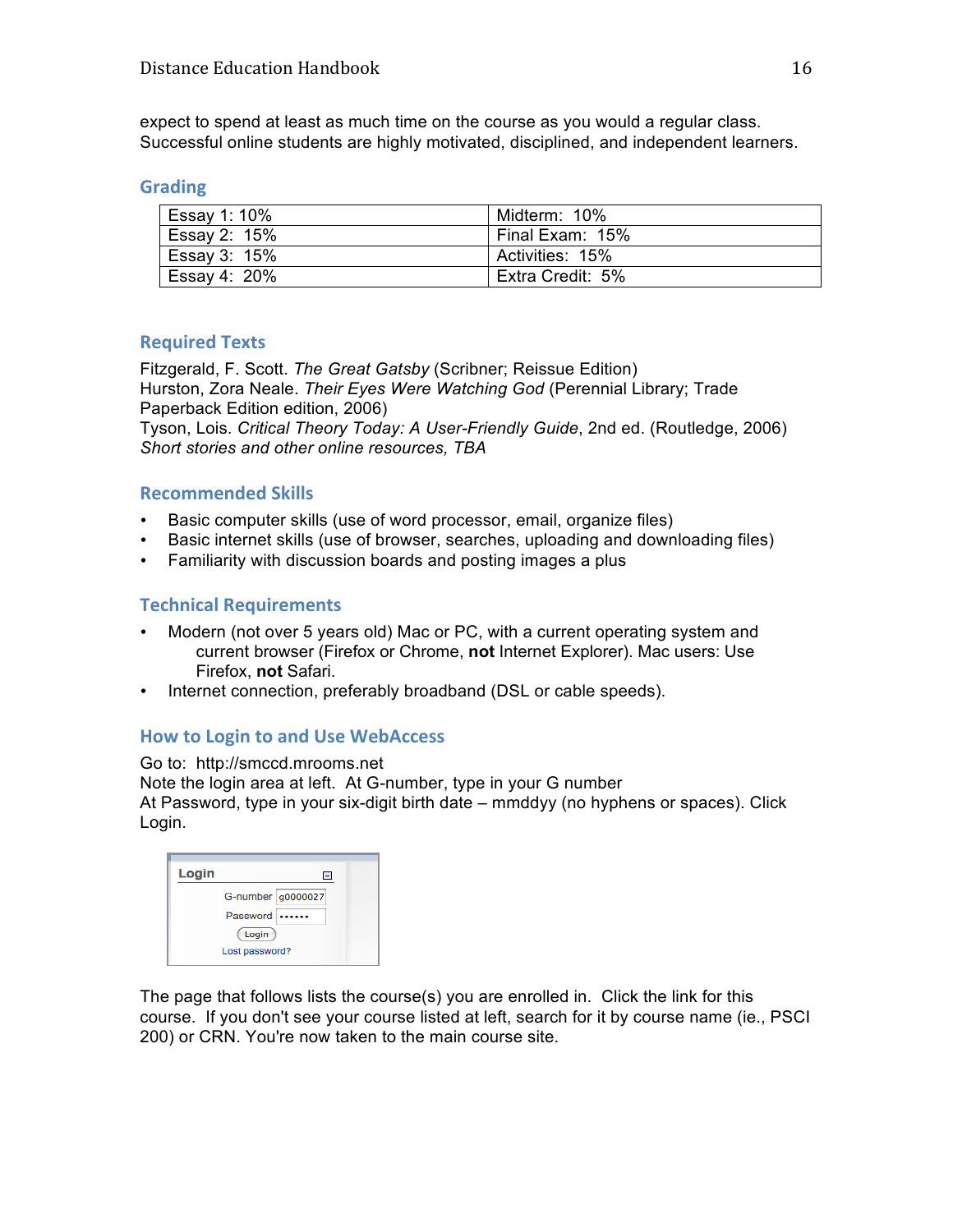#### **Main Course Site**

At left you will see the subheads People, Activities, and Administration. Basically, the links within these areas provide access to resources you'll use in this class. In the main window at right, you'll see course and instructor information, as well as links to helpful tutorials and support sites.

## **Weekly Outline**

Below the course and instructor information you'll find the course lessons, organized by week. Each week's instructional material appears in blocks within this main section.

#### **People**

Clicking on the Participants link under the People subhead takes you to the class list, where you can see your classmates. Clicking on your name here allows you to edit your class profile.

#### **Activities**

This area builds to show the various activities being assigned/used in your course over the semester. You can click on an activity and be taken to it from this menu.

#### **News Forum**

Announcements to the class may be posted in the **News Forum**. For each post to the **News Forum,** you and others enrolled in the course will receive an email of the message.

#### **Assignments**

The requirements and details of your assignments will be posted by week. Most writing assignments will be submitted to the corresponding drop box on turnitin.com whereas discussion assignments will be posted in the 'forums' area on WebAccess. A course overview schedule charts the due dates for all reading and writing assignments. I suggest that you print out the schedule and post it near your workspace, so you can check off assignments as you complete them. Due to articulation agreements, English 110 students must write 8,000-10,000 words. Therefore, **all essays and exams are requirements. If you fail to turn in the final draft of an essay or to take an exam, you will fail the course.**

#### **Late Submissions**

You may turn in the final draft of one of your first three essays up to one week late, without penalty. Simply write "NQA" (no questions asked) atop the essay and notify me, via email, that you have submitted your essay late.

#### **Extra Credit**

You may turn in up to three short analyses of texts we have not studied this semester, using the lenses that we have studied. Your analysis should indicate the title and author of the text you're discussing and make clear the critical approach that you are using. Such texts may be anything—TV commercials, pop songs, political speeches, etc. The